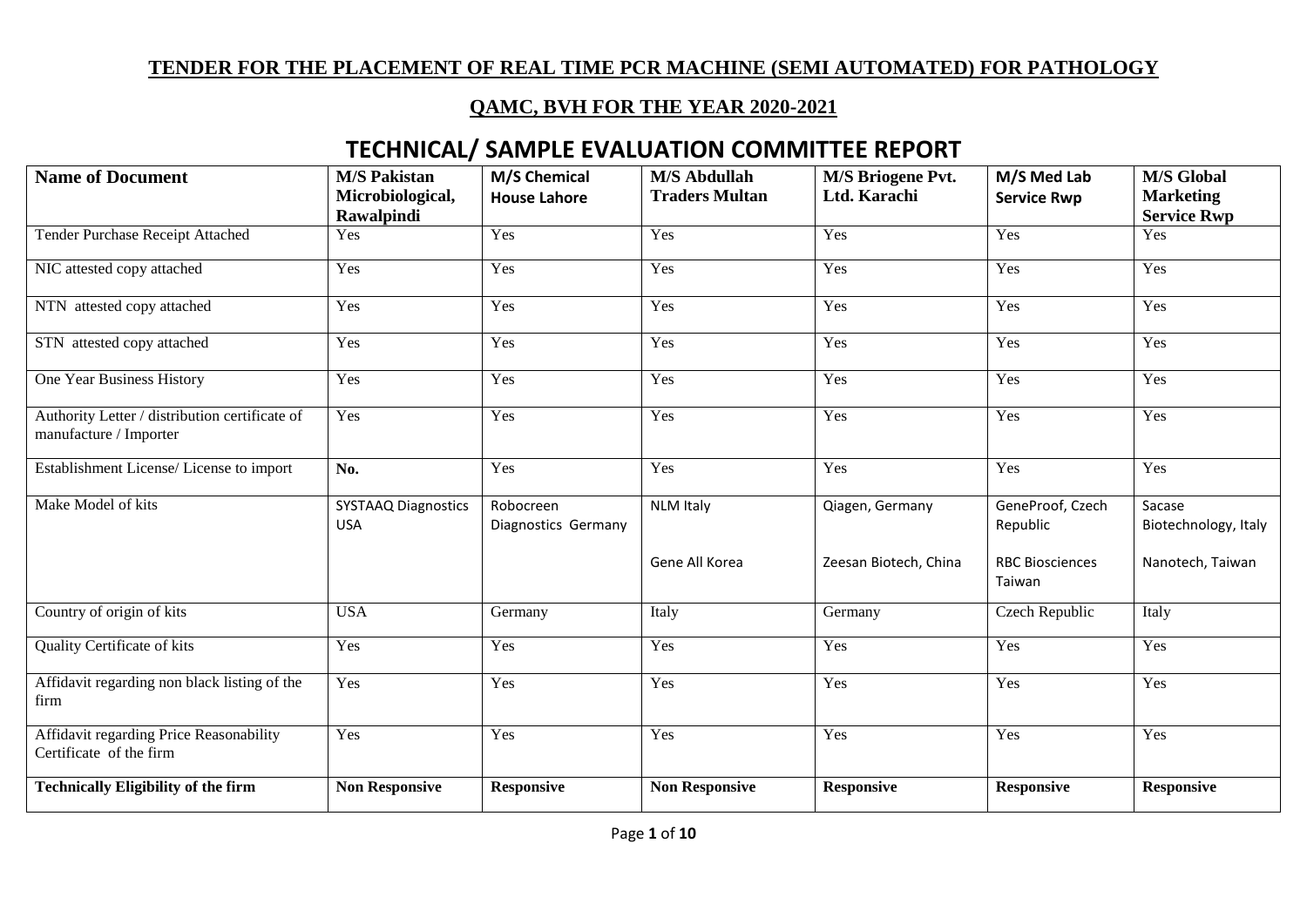### **QAMC, BVH FOR THE YEAR 2020-2021**

|                                                                                                                                                                                                                | <b>M/S Pakistan</b><br>Microbiological, | M/S Chemical<br><b>House Lahore</b> | <b>M/S Abdullah</b><br><b>Traders Multan</b> | <b>M/S Briogene Pvt.</b><br>Ltd. Karachi | M/S Med Lab<br><b>Service Rwp</b> | <b>M/S Global</b><br><b>Marketing</b> |
|----------------------------------------------------------------------------------------------------------------------------------------------------------------------------------------------------------------|-----------------------------------------|-------------------------------------|----------------------------------------------|------------------------------------------|-----------------------------------|---------------------------------------|
|                                                                                                                                                                                                                | Rawalpindi                              |                                     |                                              |                                          |                                   | <b>Service Rwp</b>                    |
| <b>Specification</b>                                                                                                                                                                                           | Yes                                     | Yes                                 | Yes                                          | Yes                                      | Yes                               | Yes                                   |
| <b>Technical Requirement:</b>                                                                                                                                                                                  |                                         |                                     |                                              |                                          |                                   |                                       |
| Following Detail are Required for<br><b>REAL TIME PCR MACHINE</b>                                                                                                                                              |                                         |                                     |                                              |                                          |                                   |                                       |
| The thermal cycler (also known as a<br>thermocycler, PCR machine or DNA<br>amplifier) is a laboratory apparatus<br>most commonly used to amplify<br>segments of DNA via the polymerase<br>chain reaction (PCR) |                                         |                                     |                                              |                                          |                                   |                                       |
| <b>Detailed Requirement:</b>                                                                                                                                                                                   | Yes                                     | Yes                                 | Yes                                          | Yes                                      | Yes                               | Yes                                   |
| Automated diagnostic PCR system<br><b>Both Qualitative Quantitative Test</b><br>assay                                                                                                                          |                                         |                                     |                                              |                                          |                                   |                                       |
| Simultaneous amplification and<br>detection without operator<br>intervention                                                                                                                                   |                                         |                                     |                                              |                                          |                                   |                                       |
| Active heating/ cooling device of the<br>thermo block peltier elements                                                                                                                                         |                                         |                                     |                                              |                                          |                                   |                                       |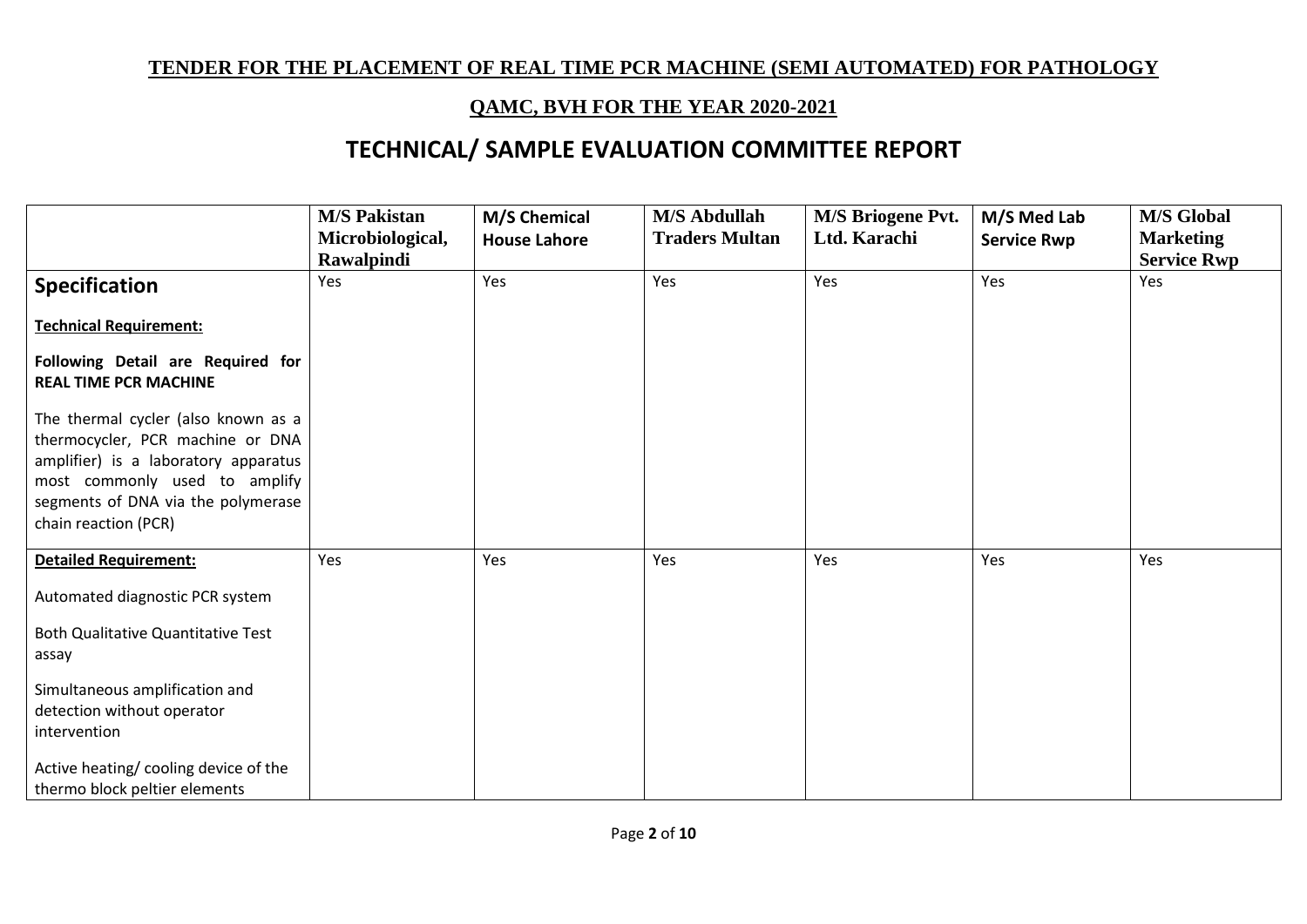#### **QAMC, BVH FOR THE YEAR 2020-2021**

| excitation source LED                                                                                                                                                                                                      |     | Yes |     | Yes |  |
|----------------------------------------------------------------------------------------------------------------------------------------------------------------------------------------------------------------------------|-----|-----|-----|-----|--|
|                                                                                                                                                                                                                            |     |     |     |     |  |
| Detector CCD matrix camera                                                                                                                                                                                                 |     |     |     |     |  |
| Number of channels of measuring<br>fluorescence 4                                                                                                                                                                          |     |     |     |     |  |
| Excitation/ detection wavelengths,<br>nm 470/520, 530/570, 590/630 and<br>630/670                                                                                                                                          |     |     |     |     |  |
| Multipurpose flexibility and high<br>sensitivity                                                                                                                                                                           |     |     |     |     |  |
| High sensitivity, optimal signal/ noise<br>ratio and low inter channel cross talk<br>insured by the unique design for the<br>optical track including a separate light<br>source for each channel and matrix<br>CCD camera. |     |     |     |     |  |
| Board dynamic range of detection<br>achieved by implying multiple<br>exposure method.                                                                                                                                      |     |     |     |     |  |
| Which takes the optimization of signal<br>registration conditions to a hold new<br>level greatly simplifying or even<br>eliminating the need for photometric<br>setting.                                                   |     |     |     |     |  |
| Real Time Quantification, milting<br>curve analysis, single nucleotide                                                                                                                                                     | Yes |     | Yes |     |  |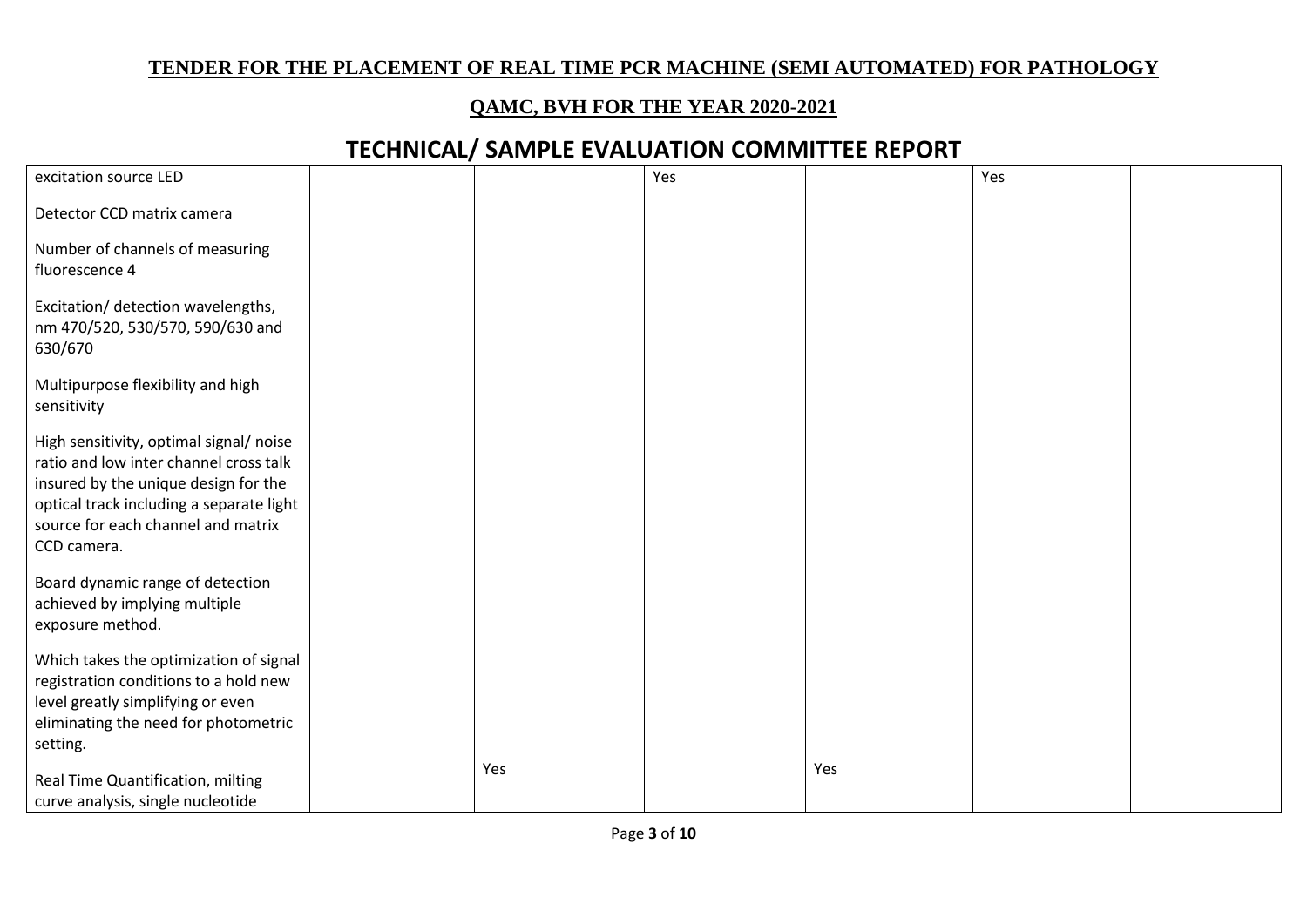#### **QAMC, BVH FOR THE YEAR 2020-2021**

| polymorphism (SNPs) Genotyping         | Yes | Yes | Yes | Yes |
|----------------------------------------|-----|-----|-----|-----|
|                                        |     |     |     |     |
| biocenosis and gene expression         |     |     |     |     |
| analysis among key application.        |     |     |     |     |
|                                        |     |     |     |     |
| Light emitting diodes (LED) as a light |     |     |     |     |
| source that, unlike halogen lamps,     |     |     |     |     |
| does not deteriorate over the life     |     |     |     |     |
|                                        |     |     |     |     |
| time of about 100,000 hours and        |     |     |     |     |
| therefore does not require             |     |     |     |     |
| maintenance of constant monitoring.    |     |     |     |     |
|                                        |     |     |     |     |
| Any batch of data can be viewed and    |     |     |     |     |
| analyzed by the user using computer    |     |     |     |     |
| while another amplification program is |     |     |     |     |
|                                        |     |     |     |     |
| being executed.                        |     |     |     |     |
|                                        |     |     |     |     |
| This device is an open system and not  |     |     |     |     |
| limited for use with specific reagents |     |     |     |     |
| or plastic.                            |     |     |     |     |
|                                        |     |     |     |     |
| Can be easily integrated any           |     |     |     |     |
| laboratory information system (LIS) as |     |     |     |     |
| the device can save all data in        |     |     |     |     |
|                                        |     |     |     |     |
| standard graphic or test formats       |     |     |     |     |
| ready to be loaded into databases.     |     |     |     |     |
|                                        |     |     |     |     |
| Power source 220V, 50HZ AC             |     |     |     |     |
|                                        |     |     |     |     |
|                                        |     |     |     |     |
|                                        |     |     |     |     |
|                                        |     |     |     |     |
|                                        |     |     |     |     |
|                                        |     |     |     |     |
|                                        |     |     |     |     |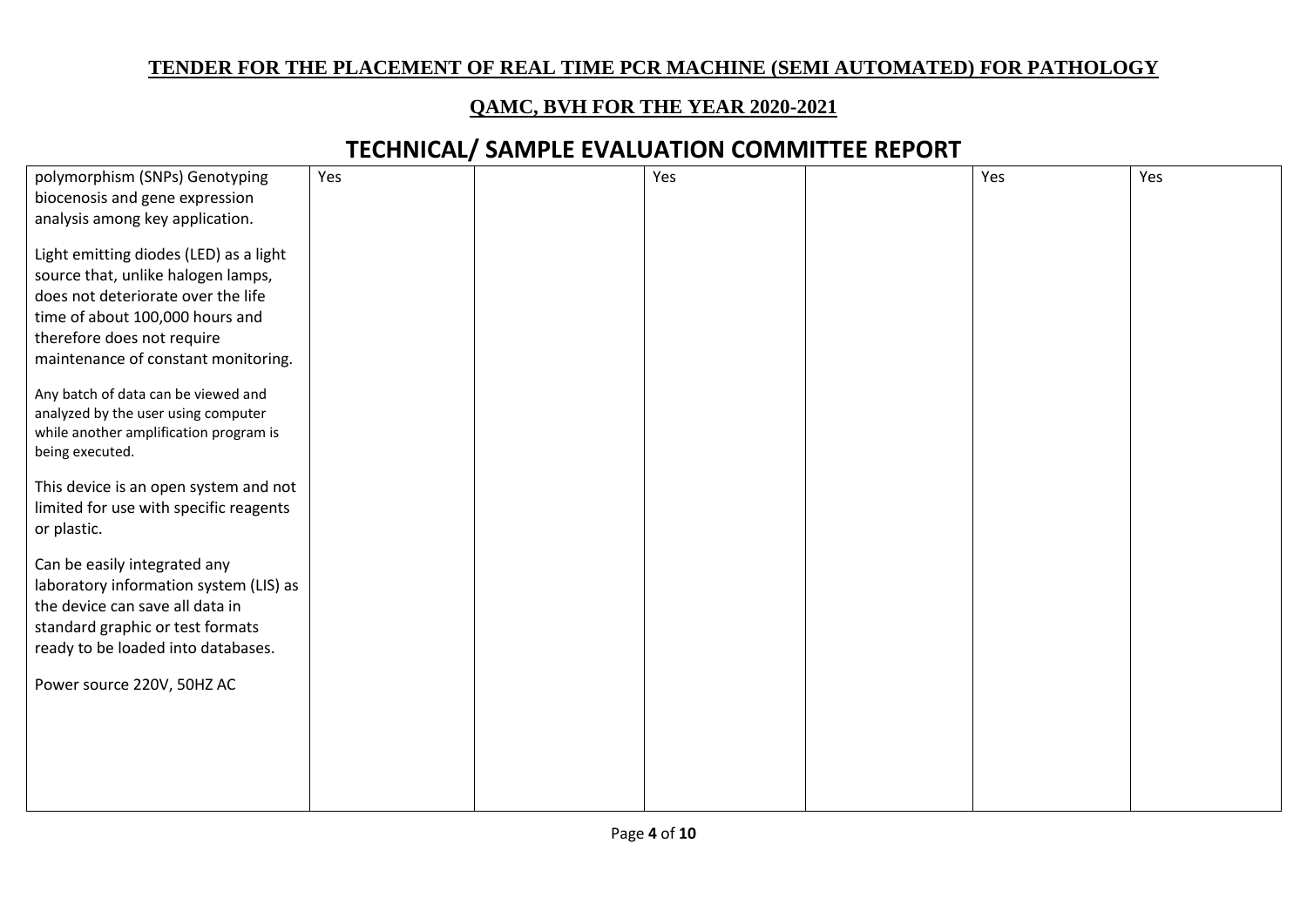#### **QAMC, BVH FOR THE YEAR 2020-2021**

| <b>User Adjustable Setting:</b>                                                            |     |     |     |     |     |     |
|--------------------------------------------------------------------------------------------|-----|-----|-----|-----|-----|-----|
| Thermal block format test tubes for<br>0.2ml (12x8) micro titer plates 96 well<br>format   | Yes | Yes | Yes | Yes | Yes | Yes |
| Type of test tube 0.2ml PCR tubes (<br>separate, in strips of 8x12 or PCR<br>micro plates) |     |     |     |     |     |     |
| Sample size: 15-100 ul                                                                     |     |     |     |     |     |     |
| Temperature range of the thermo<br>block 4-100dg C                                         |     |     |     |     |     |     |
| Temperature setting increment 0.1dg<br>$\mathsf{C}$                                        |     |     |     |     |     |     |
| Precision of temperature<br>maintenance 0.3dg C                                            |     |     |     |     |     |     |
| Heating ramping rate 2.5-3.5 dg<br>CO/sec                                                  |     |     |     |     |     |     |
| Cooling ramping rate 1.4-2.2 dg C                                                          |     |     |     |     |     |     |
|                                                                                            |     |     |     |     |     |     |
|                                                                                            |     |     |     |     |     |     |
|                                                                                            |     |     |     |     |     |     |
|                                                                                            |     |     |     |     |     |     |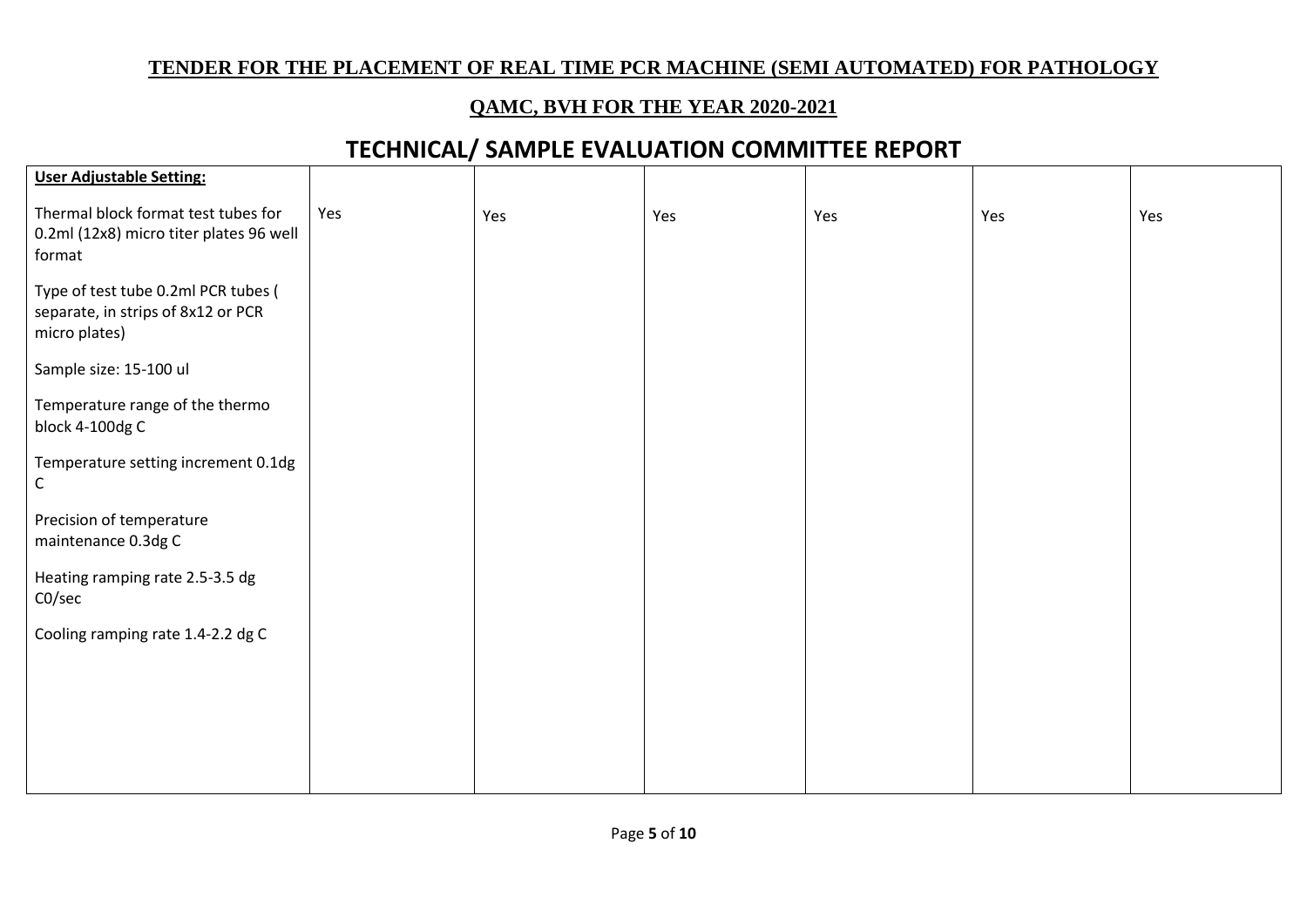#### **QAMC, BVH FOR THE YEAR 2020-2021**

| Yes | Yes | Yes | Yes | Yes | Yes |
|-----|-----|-----|-----|-----|-----|
|     |     |     |     |     |     |
|     |     |     |     |     |     |
| Yes | Yes | Yes | Yes | Yes | Yes |
|     |     |     |     |     |     |
| Yes | Yes | Yes | Yes | Yes | Yes |
|     |     |     |     |     |     |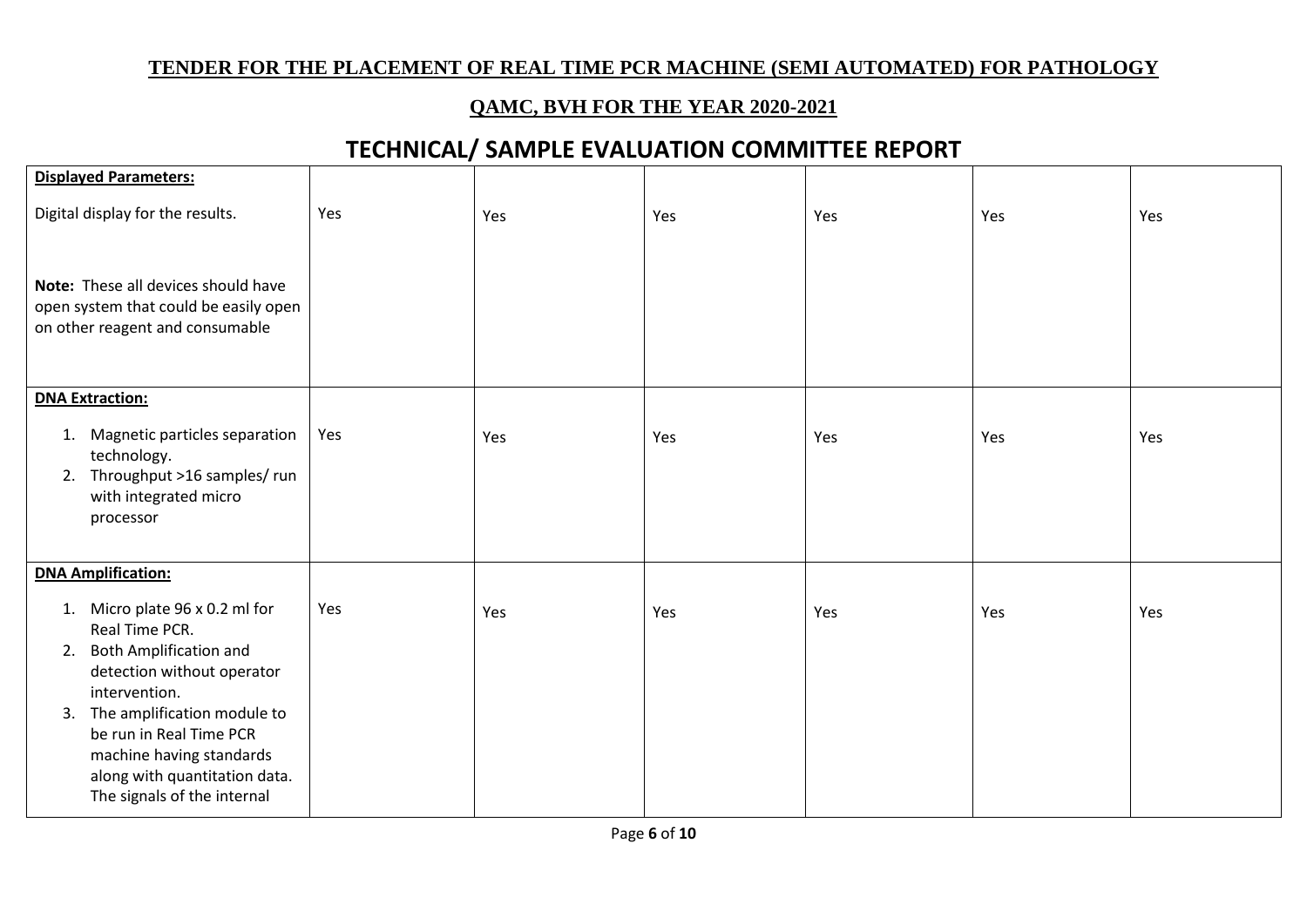#### **QAMC, BVH FOR THE YEAR 2020-2021**

|    | control as well as the samples          |     |     |     |     |     |     |
|----|-----------------------------------------|-----|-----|-----|-----|-----|-----|
|    | could be detected on either             |     |     |     |     |     |     |
|    | of the FAM, Cy3, and Texas              | Yes | Yes | Yes | Yes | Yes | Yes |
|    | Red and Cy5 channels. (CCD              |     |     |     |     |     |     |
|    | Camera).                                |     |     |     |     |     |     |
| 4. | Kits (both extraction and               |     |     |     |     |     |     |
|    | amplification) should be                |     |     |     |     |     |     |
|    | intended for in vitro                   |     |     |     |     |     |     |
|    | Diagnostic (IVD) use and                |     |     |     |     |     |     |
|    | quality certified.                      |     |     |     |     |     |     |
|    | 5. Data can be viewed and               |     |     |     |     |     |     |
|    | analyzed by using computer              |     |     |     |     |     |     |
|    | but amplification program is            |     |     |     |     |     |     |
|    | being executed.                         |     |     |     |     |     |     |
| 6. | Amplification and detection             |     |     |     |     |     |     |
|    | devices are not limited for             |     |     |     |     |     |     |
|    | used with specific reagent or           |     |     |     |     |     |     |
|    | consumable.                             |     |     |     |     |     |     |
|    | Data (result analysis), easily          |     |     |     |     |     |     |
|    | integrated in any laboratory            |     |     |     |     |     |     |
|    | information system (LIS) and devices    |     |     |     |     |     |     |
|    | saved all the standard graphic results. |     |     |     |     |     |     |
|    |                                         |     |     |     |     |     |     |
|    |                                         |     |     |     |     |     |     |
|    |                                         |     |     |     |     |     |     |
|    |                                         |     |     |     |     |     |     |
|    | <b>Detail of Accessories:</b>           | Yes | Yes | Yes | Yes | Yes | Yes |
|    | One latest version                      |     |     |     |     |     |     |
|    | branded computer 19"                    |     |     |     |     |     |     |
|    | LCD with the system                     |     |     |     |     |     |     |
|    |                                         |     |     |     |     |     |     |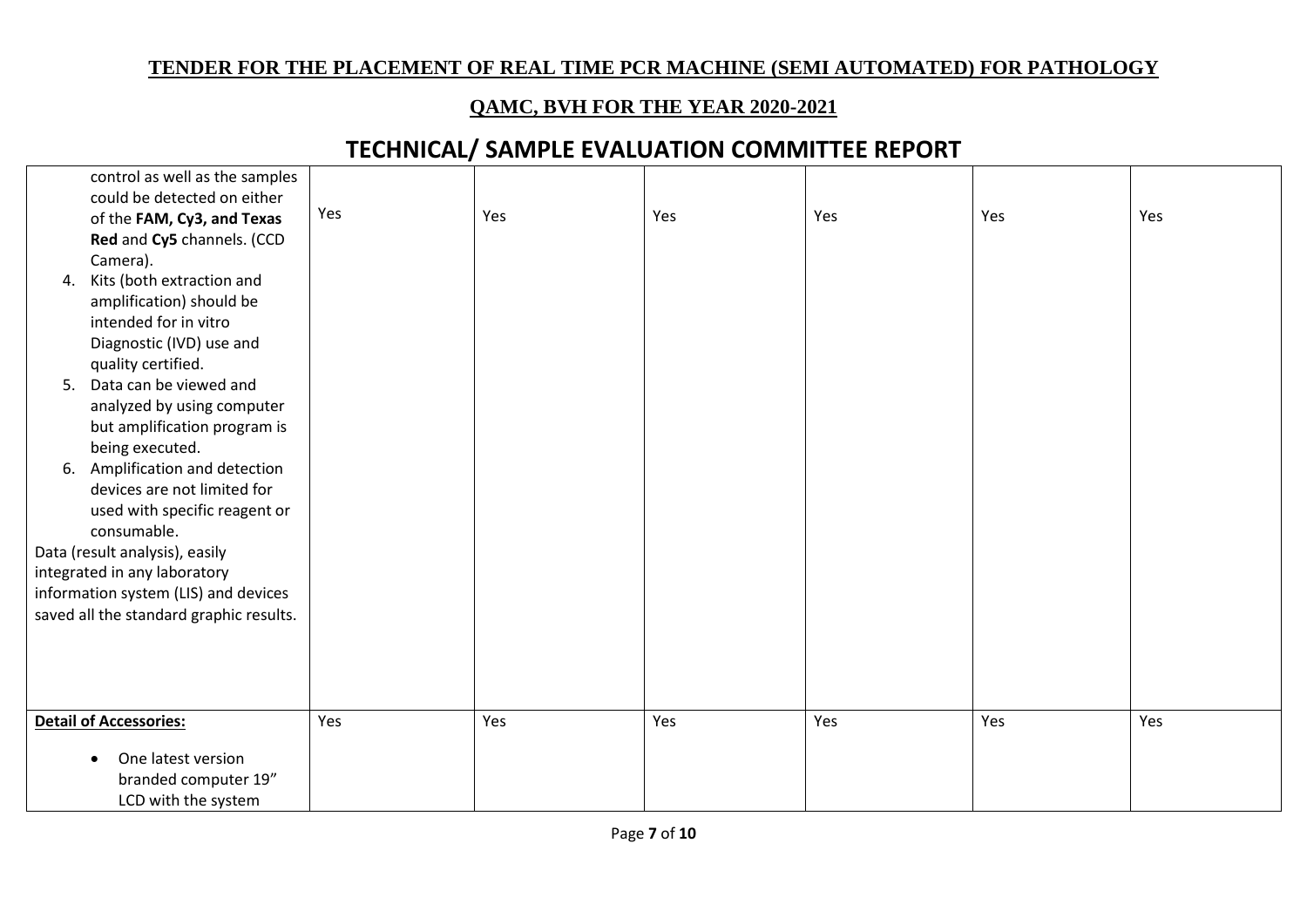#### **QAMC, BVH FOR THE YEAR 2020-2021**

| $\bullet$ | One other computer for      |     |     |     |     |     |     |
|-----------|-----------------------------|-----|-----|-----|-----|-----|-----|
|           | reporting purpose i7        |     |     |     |     |     |     |
|           | latest version branded      | Yes | Yes | Yes | Yes | Yes | Yes |
|           | with 19" LCD                |     |     |     |     |     |     |
| $\bullet$ | Printer latest 2000 series  |     |     |     |     |     |     |
|           | HP or compatible            |     |     |     |     |     |     |
| $\bullet$ | Two centrifuge machine      |     |     |     |     |     |     |
|           | up to 14000 rpm with        |     |     |     |     |     |     |
|           | Digital display made for    |     |     |     |     |     |     |
|           | 24 wells of 1.5 ml tubes in |     |     |     |     |     |     |
|           | the single circle           |     |     |     |     |     |     |
| $\bullet$ | One dry Heat block with     |     |     |     |     |     |     |
|           | 48 wells for 1.5 ml tube    |     |     |     |     |     |     |
| $\bullet$ | One vertex mixter,          |     |     |     |     |     |     |
| $\bullet$ | Imported compatible sine    |     |     |     |     |     |     |
|           | wave UPS for backup of      |     |     |     |     |     |     |
|           | up to 3 hours (Emerson,     |     |     |     |     |     |     |
|           | Liebert, Chloride, MGE,     |     |     |     |     |     |     |
|           | APC or Equivalent)          |     |     |     |     |     |     |
| $\bullet$ | Firm must quote the         |     |     |     |     |     |     |
|           | regents to make the         |     |     |     |     |     |     |
|           | system functional           |     |     |     |     |     |     |
| $\bullet$ | Operating manual with a     |     |     |     |     |     |     |
|           | soft copy                   |     |     |     |     |     |     |
| $\bullet$ | Service manual with a soft  |     |     |     |     |     |     |
|           | copy                        |     |     |     |     |     |     |
|           |                             |     |     |     |     |     |     |
|           |                             |     |     |     |     |     |     |
|           |                             |     |     |     |     |     |     |
|           |                             |     |     |     |     |     |     |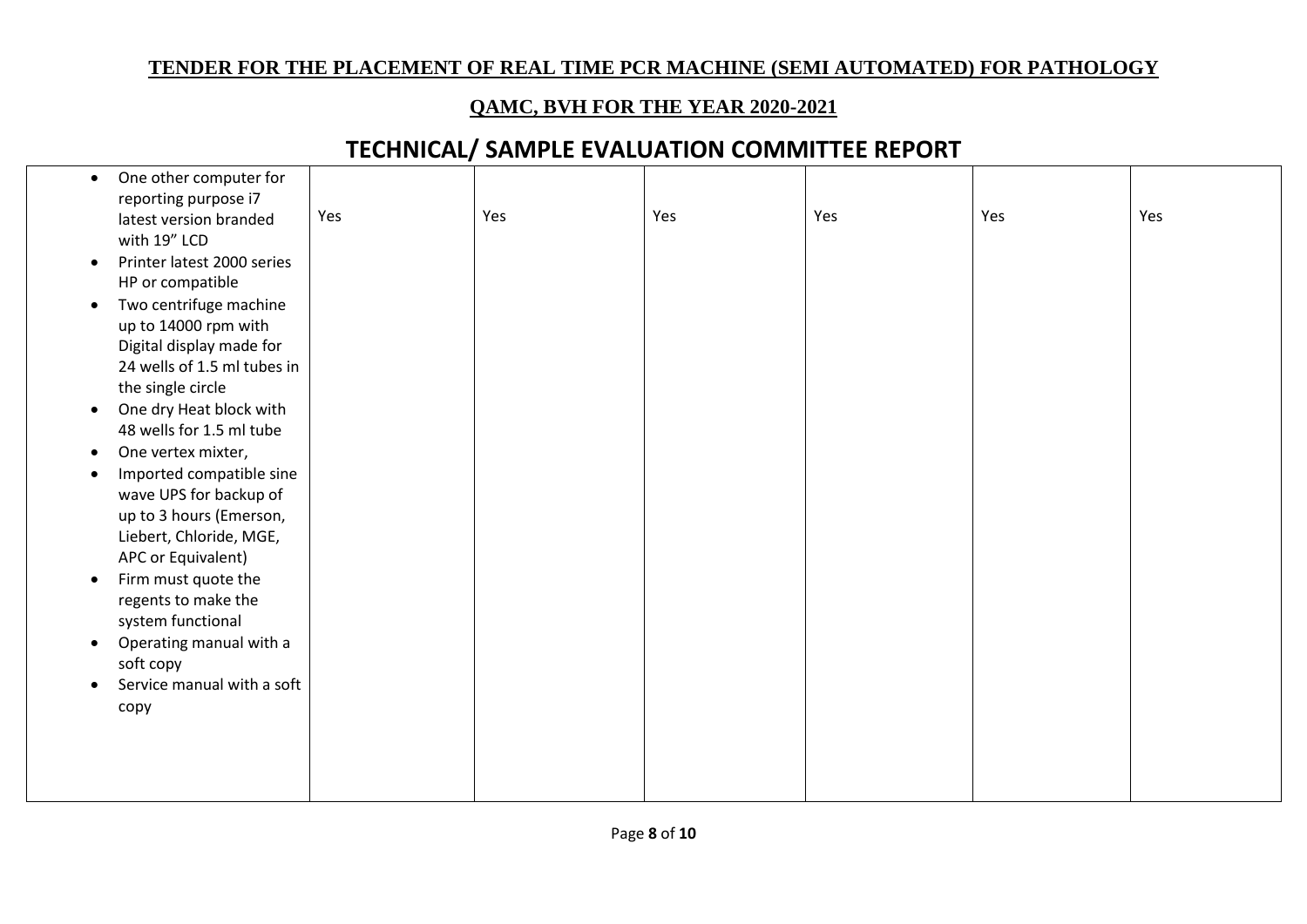### **QAMC, BVH FOR THE YEAR 2020-2021**

| <b>Name of Tests</b>                 | <b>M/S Pakistan</b><br>Microbiological,<br><b>Rawalpindi</b> | M/S Chemical<br><b>House Lahore</b>         | <b>M/S Abdullah</b><br><b>Traders Multan</b> | <b>M/S Briogene Pvt.</b><br>Ltd. Karachi | M/S Med Lab<br><b>Service Rwp</b>         | <b>M/S Global</b><br><b>Marketing</b><br><b>Service Rwp</b> |
|--------------------------------------|--------------------------------------------------------------|---------------------------------------------|----------------------------------------------|------------------------------------------|-------------------------------------------|-------------------------------------------------------------|
| <b>HCV RNA Quantitative PCR Kits</b> | <b>SYSTAAQ Diagnostics</b><br>USA 96 test                    | Robocreen<br>Diagnostics Germany<br>192 rxn | <b>NLM Italy</b><br>2x48 test                | Qiagen, Germany<br>Amp. 96 tests         | GeneProof, Czech<br>Republic 100 rxn      | Sacase<br>Biotechnology,<br>Italy Amp. 96 test              |
|                                      |                                                              | Robocreen Diagnostics<br>Germany 96 test    | Gene All Korea<br>96 test                    | Zeesan Biotech,<br>China Ext. 48x2 tests | <b>RBC Biosciences</b><br>Taiwan 192 test | Nanotech, Taiwan<br>Ext. 96 test                            |
| <b>Status of Sample</b>              | <b>Sample Rejected</b>                                       | <b>Sample Accepted</b>                      | <b>Sample Rejected</b>                       | <b>Sample Accepted</b>                   | <b>Sample Accepted</b>                    | <b>Sample Rejected</b>                                      |
| <b>HCV RNA Qualitative PCR Kits</b>  | <b>SYSTAAQ Diagnostics</b><br>USA 96 test                    | Robocreen<br>Diagnostics Germany<br>192 rxn | <b>NLM Italy</b><br>2x48 test                | Not Quoted                               | GeneProof, Czech<br>Republic 100 rxn      | Sacase<br>Biotechnology,<br>Italy Amp. 100 test             |
|                                      |                                                              | Robocreen Diagnostics<br>Germany 96 test    | Gene All Korea<br>96 test                    |                                          | <b>RBC Biosciences</b><br>Taiwan 192 test | Nanotech, Taiwan<br>Ext. 96 test                            |
| <b>Status of Sample</b>              | <b>Sample Rejected</b>                                       | <b>Sample Accepted</b>                      | <b>Sample Rejected</b>                       | Nil, due to no<br>quotation provided     | <b>Sample Accepted</b>                    | <b>Sample Rejected</b>                                      |
| HBV DNA Quantitative PCR Kits        | <b>SYSTAAQ Diagnostics</b><br>USA 96 test                    | Robocreen<br>Diagnostics Germany<br>192 rxn | <b>NLM Italy</b><br>2x48 test                | Qiagen, Germany<br>Amp. 96 tests         | GeneProof, Czech<br>Republic 100 rxn      | Sacase<br>Biotechnology,<br>Italy Amp. 96 test              |
|                                      |                                                              | Robocreen Diagnostics<br>Germany 96 test    | Gene All Korea<br>96 test                    | Zeesan Biotech,<br>China Ext. 48x2 tests | <b>RBC Biosciences</b><br>Taiwan 192 test | Nanotech, Taiwan<br>Ext. 96 test                            |
| <b>Status of Sample</b>              | <b>Sample Rejected</b>                                       | <b>Sample Accepted</b>                      | <b>Sample Rejected</b>                       | <b>Sample Rejected</b>                   | <b>Sample Accepted</b>                    | <b>Sample Accepted</b>                                      |